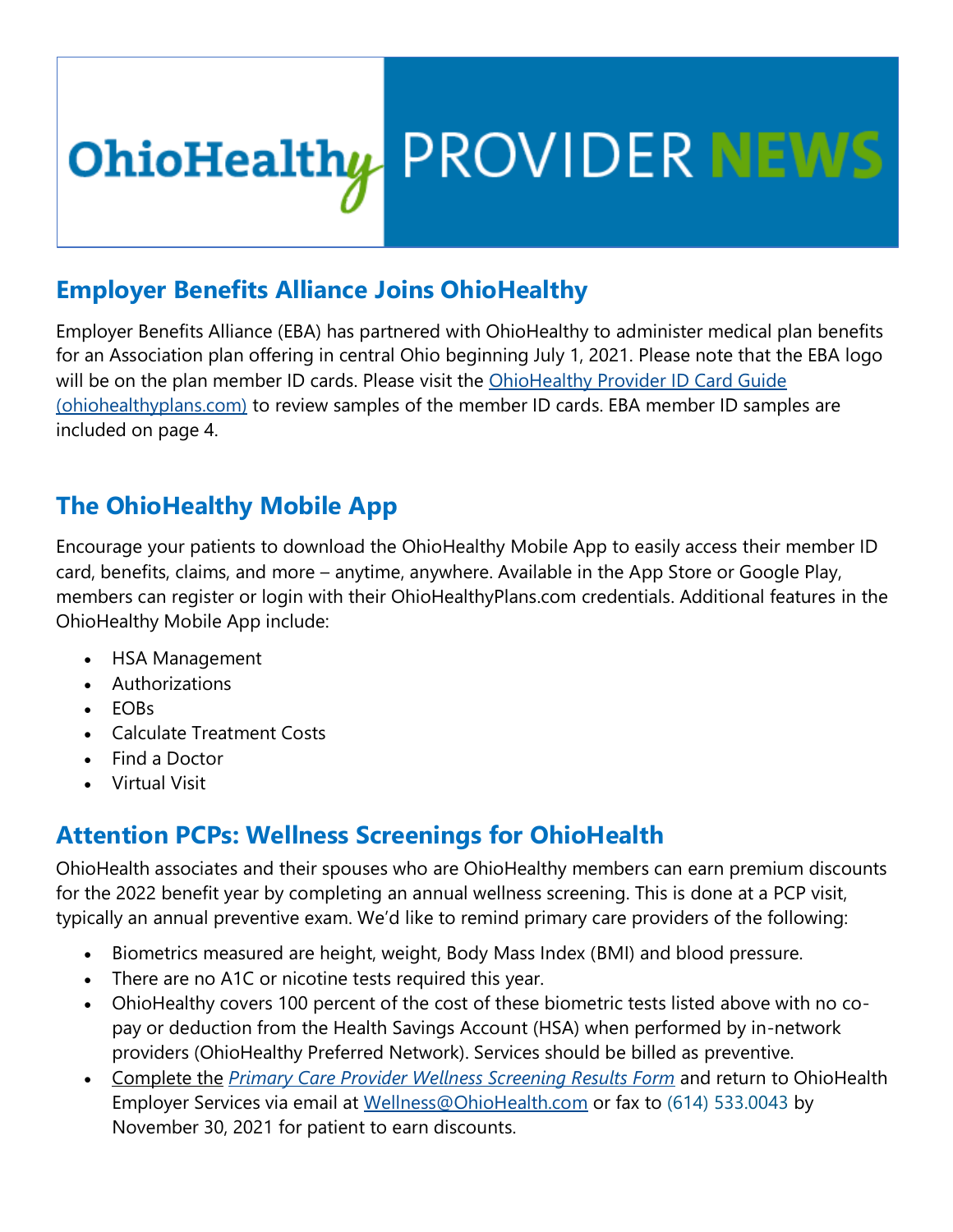# **Notice of Changes to Prior Authorization Requests**

The OhioHealth Associate Plan has partnered with Archimedes to review specialty medications to confirm appropriateness. Archimedes and OhioHealth Associate Plan perform periodic reviews of the formulary.

Certain specialty medications and biosimilar agents require a prior authorization. Medical drug authorization forms can be found at: [www.ohiohealthyplans.com/providers/drug-authorization](https://clicktime.symantec.com/a/1/5IoK4CGXbXI8er59hPb09LizwyTGtGS7tx2l2m-z-Es=?d=bR9fPQ2r2F-AFxu5QiLxPmWMcmW2lOHukKX32gU0EZ1g3R036y02iJ5jD-3kB8Sdka3HX2KiSZtlKBcQkAdZtS2e6pN4mRW5o4Wd_ZA4lrsBMo5TlLNeGC9fB3PB0rO-svBrL35xkXFhduEEPw6xoslFJatmeIKzeSXExZAbJ9gUpIETeT32q7Q5do7y-XqhLPrr3lmjmmXHfrAPw0XSO3MB9cPEWvur6unlpbnGQpY66lPAId9TtHaaHOrMwZ1Ulqnzj_TPYwYEB5Dla0f6babcKMWVXHovJ1QZvk4Pfn6rprSm3OLrLIQ0Z1Tpg5P9kSbbmKdbauZciGurn1gcE6zcWM9BIdCAjnSmLq9hqIA54bgKtI_oidahs7r7-4FyfOzXaCD-atj5EMS_9vEEdGJP2EagDWZQJqQToRS-T0Q9xWQFBgE%3D&u=https%3A%2F%2Fohcommunications.ohiohealth.com%2FPoliteMail%2Fdefault.aspx%3Fpage%3DP_25Se8lb02tk666AKLAzA%26ref_id%3Dr-rGyKtpoEWvD6nbER8Y0w)[forms.](https://clicktime.symantec.com/a/1/5IoK4CGXbXI8er59hPb09LizwyTGtGS7tx2l2m-z-Es=?d=bR9fPQ2r2F-AFxu5QiLxPmWMcmW2lOHukKX32gU0EZ1g3R036y02iJ5jD-3kB8Sdka3HX2KiSZtlKBcQkAdZtS2e6pN4mRW5o4Wd_ZA4lrsBMo5TlLNeGC9fB3PB0rO-svBrL35xkXFhduEEPw6xoslFJatmeIKzeSXExZAbJ9gUpIETeT32q7Q5do7y-XqhLPrr3lmjmmXHfrAPw0XSO3MB9cPEWvur6unlpbnGQpY66lPAId9TtHaaHOrMwZ1Ulqnzj_TPYwYEB5Dla0f6babcKMWVXHovJ1QZvk4Pfn6rprSm3OLrLIQ0Z1Tpg5P9kSbbmKdbauZciGurn1gcE6zcWM9BIdCAjnSmLq9hqIA54bgKtI_oidahs7r7-4FyfOzXaCD-atj5EMS_9vEEdGJP2EagDWZQJqQToRS-T0Q9xWQFBgE%3D&u=https%3A%2F%2Fohcommunications.ohiohealth.com%2FPoliteMail%2Fdefault.aspx%3Fpage%3DP_25Se8lb02tk666AKLAzA%26ref_id%3Dr-rGyKtpoEWvD6nbER8Y0w) 

The following changes to the formulary will go into effect September 1, 2021.

Medications that will now require a prior authorization:

| Onivyde (irinotecan liposome)      | J9205 |
|------------------------------------|-------|
| Poteligeo (mogamulizumab-kpkc)     | J9204 |
| Evenity (romosozumab-aqqq)         | J3111 |
| Onpattro (patisiran)               | J0222 |
| Ultomiris (ravulizumab-cwvz)       | J1303 |
| Mometasone sinus sinuva            | J7402 |
| Blenrep (belantamab mafodont blmf) | J9037 |
| Infugem (gemcitabine)              | J9198 |
| Monjuvi (tafasitamab-cxix)         | J9349 |
| Nyvepria (pegfilgrastim)           | Q5122 |
| Simponi (golimumab)                | J1602 |

Medications that are no longer covered under the medical benefit:

| Makena (hydroxyprogesterone caproate)     | J1729 |
|-------------------------------------------|-------|
| Makena (HYDROXYprogesterone)              | J1725 |
| Makena (HYDROXYprogesterone)              | J1726 |
| Makena (HYDROXYprogesterone)              | J1729 |
| Makena (HYDROXYprogesterone)              | Q9885 |
| Makena (HYDROXYprogesterone)              | Q9986 |
| Supprelin LA (histrelin acetate)          | J9226 |
| Enhertu (fam-trastuzumab deruxtecan-nxki) | J9358 |
| Xembify (immune globulin)                 | J1558 |
| Libtayo (cemiplimab-rwlc)                 | J9119 |
| Sarclisa (isatuximab-irfc)                | J9227 |
| Asceniv (immune globulin)                 | J1554 |
| Cutaquig (immune globulin)                | J3590 |
| Padcev (enfortumab vedotin-ejfv)          | J9177 |
| Beovu (brolucizumab-dbll)                 | J0179 |
| Stelara (ustekinumab) SUBQ                | J3357 |

OhioHealth Associate Plan appreciates your partnership in helping maintain an affordable and sustainable benefit for its employees.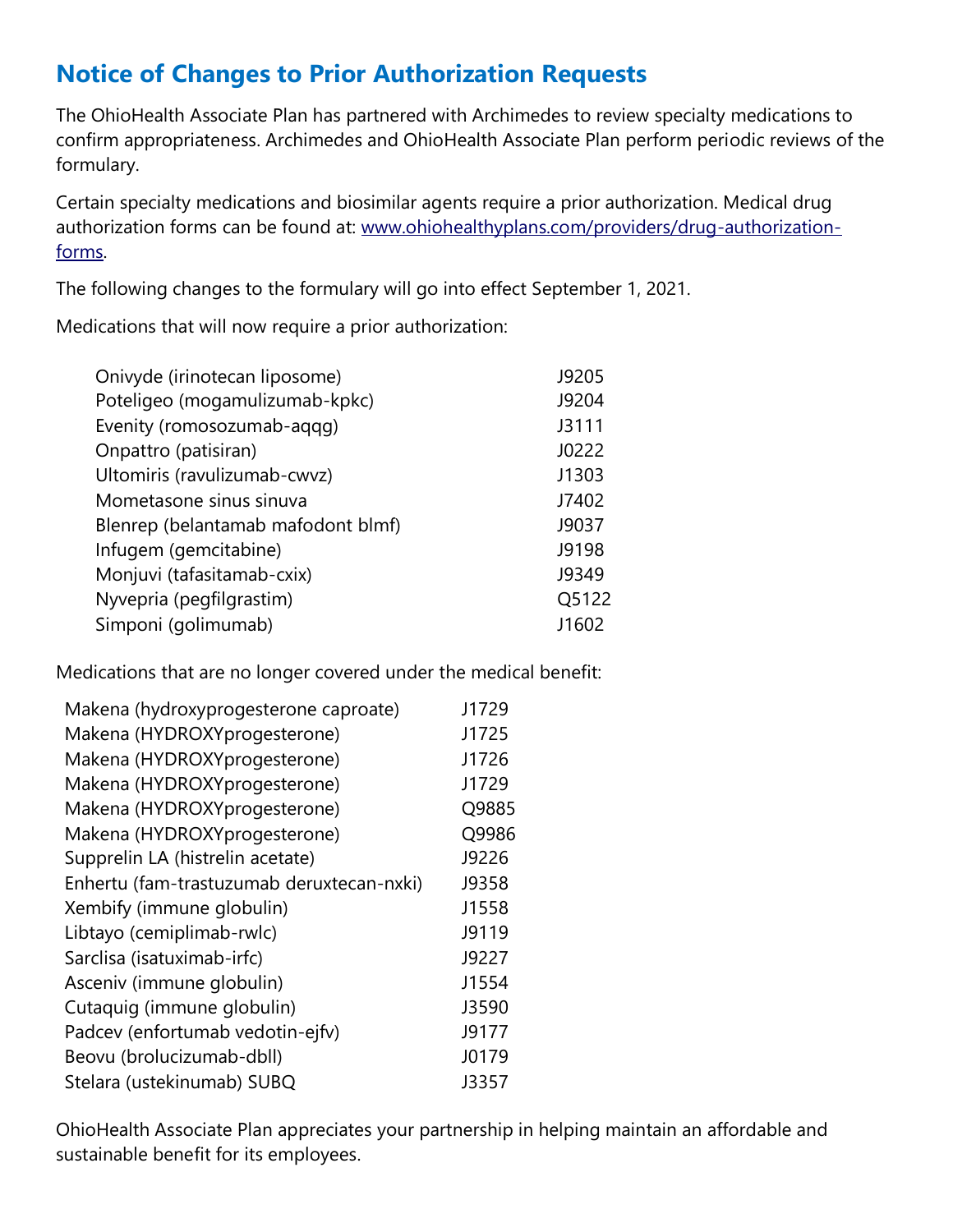# **OhioHealthy Payment Policy Changes Effective October 1, 2021**

OhioHealthy wants to make you aware of changes to our provider payment policies, effective October 1, 2021. A list of the upcoming changes can be found at: [https://www.ohiohealthyplans.com/providers/news/ohiohealthy-announces-payment-policy](https://clicktime.symantec.com/a/1/k9t9oVBoni3gMJgMMDKAftwxS2wIHP9mkfJgPRpLlsk=?d=bR9fPQ2r2F-AFxu5QiLxPmWMcmW2lOHukKX32gU0EZ1g3R036y02iJ5jD-3kB8Sdka3HX2KiSZtlKBcQkAdZtS2e6pN4mRW5o4Wd_ZA4lrsBMo5TlLNeGC9fB3PB0rO-svBrL35xkXFhduEEPw6xoslFJatmeIKzeSXExZAbJ9gUpIETeT32q7Q5do7y-XqhLPrr3lmjmmXHfrAPw0XSO3MB9cPEWvur6unlpbnGQpY66lPAId9TtHaaHOrMwZ1Ulqnzj_TPYwYEB5Dla0f6babcKMWVXHovJ1QZvk4Pfn6rprSm3OLrLIQ0Z1Tpg5P9kSbbmKdbauZciGurn1gcE6zcWM9BIdCAjnSmLq9hqIA54bgKtI_oidahs7r7-4FyfOzXaCD-atj5EMS_9vEEdGJP2EagDWZQJqQToRS-T0Q9xWQFBgE%3D&u=https%3A%2F%2Fohcommunications.ohiohealth.com%2FPoliteMail%2Fdefault.aspx%3Fpage%3DGebIKdEXyE6Gp9Hz3YLrAw%26ref_id%3Dr-rGyKtpoEWvD6nbER8Y0w)[changes-effective-october-1-2021.](https://clicktime.symantec.com/a/1/k9t9oVBoni3gMJgMMDKAftwxS2wIHP9mkfJgPRpLlsk=?d=bR9fPQ2r2F-AFxu5QiLxPmWMcmW2lOHukKX32gU0EZ1g3R036y02iJ5jD-3kB8Sdka3HX2KiSZtlKBcQkAdZtS2e6pN4mRW5o4Wd_ZA4lrsBMo5TlLNeGC9fB3PB0rO-svBrL35xkXFhduEEPw6xoslFJatmeIKzeSXExZAbJ9gUpIETeT32q7Q5do7y-XqhLPrr3lmjmmXHfrAPw0XSO3MB9cPEWvur6unlpbnGQpY66lPAId9TtHaaHOrMwZ1Ulqnzj_TPYwYEB5Dla0f6babcKMWVXHovJ1QZvk4Pfn6rprSm3OLrLIQ0Z1Tpg5P9kSbbmKdbauZciGurn1gcE6zcWM9BIdCAjnSmLq9hqIA54bgKtI_oidahs7r7-4FyfOzXaCD-atj5EMS_9vEEdGJP2EagDWZQJqQToRS-T0Q9xWQFBgE%3D&u=https%3A%2F%2Fohcommunications.ohiohealth.com%2FPoliteMail%2Fdefault.aspx%3Fpage%3DGebIKdEXyE6Gp9Hz3YLrAw%26ref_id%3Dr-rGyKtpoEWvD6nbER8Y0w) Please review the list of updates carefully to ensure you understand the changes and any potential impact to your practice/facility and your patients. If you have any questions about these changes, please contact your network educator or call the Provider Service Center at 1 (844) 853.4060.

#### **In-Network Referrals Keep Costs Down**

We appreciate your commitment to caring for OhioHealthy patients. Should you have a member that needs to see additional providers due to their condition, we ask that you be mindful to refer within the OhioHealthy Network. This helps our network be good stewards of our healthcare resources. Please use our Provider Search Tool at [https://www.ohiohealthyplans.com/find-doctors-and](https://clicktime.symantec.com/a/1/cJIECOmP7cF_ZTof3Aln_vVlgy_8mIwhQ9gFcgVw91w=?d=bR9fPQ2r2F-AFxu5QiLxPmWMcmW2lOHukKX32gU0EZ1g3R036y02iJ5jD-3kB8Sdka3HX2KiSZtlKBcQkAdZtS2e6pN4mRW5o4Wd_ZA4lrsBMo5TlLNeGC9fB3PB0rO-svBrL35xkXFhduEEPw6xoslFJatmeIKzeSXExZAbJ9gUpIETeT32q7Q5do7y-XqhLPrr3lmjmmXHfrAPw0XSO3MB9cPEWvur6unlpbnGQpY66lPAId9TtHaaHOrMwZ1Ulqnzj_TPYwYEB5Dla0f6babcKMWVXHovJ1QZvk4Pfn6rprSm3OLrLIQ0Z1Tpg5P9kSbbmKdbauZciGurn1gcE6zcWM9BIdCAjnSmLq9hqIA54bgKtI_oidahs7r7-4FyfOzXaCD-atj5EMS_9vEEdGJP2EagDWZQJqQToRS-T0Q9xWQFBgE%3D&u=https%3A%2F%2Fohcommunications.ohiohealth.com%2FPoliteMail%2Fdefault.aspx%3Fpage%3Dl8p2qGYt_ka6l75XgG6FTQ%26ref_id%3Dr-rGyKtpoEWvD6nbER8Y0w)[locations.](https://clicktime.symantec.com/a/1/cJIECOmP7cF_ZTof3Aln_vVlgy_8mIwhQ9gFcgVw91w=?d=bR9fPQ2r2F-AFxu5QiLxPmWMcmW2lOHukKX32gU0EZ1g3R036y02iJ5jD-3kB8Sdka3HX2KiSZtlKBcQkAdZtS2e6pN4mRW5o4Wd_ZA4lrsBMo5TlLNeGC9fB3PB0rO-svBrL35xkXFhduEEPw6xoslFJatmeIKzeSXExZAbJ9gUpIETeT32q7Q5do7y-XqhLPrr3lmjmmXHfrAPw0XSO3MB9cPEWvur6unlpbnGQpY66lPAId9TtHaaHOrMwZ1Ulqnzj_TPYwYEB5Dla0f6babcKMWVXHovJ1QZvk4Pfn6rprSm3OLrLIQ0Z1Tpg5P9kSbbmKdbauZciGurn1gcE6zcWM9BIdCAjnSmLq9hqIA54bgKtI_oidahs7r7-4FyfOzXaCD-atj5EMS_9vEEdGJP2EagDWZQJqQToRS-T0Q9xWQFBgE%3D&u=https%3A%2F%2Fohcommunications.ohiohealth.com%2FPoliteMail%2Fdefault.aspx%3Fpage%3Dl8p2qGYt_ka6l75XgG6FTQ%26ref_id%3Dr-rGyKtpoEWvD6nbER8Y0w) 

#### **Please remember that your OhioHealthy patients who receive out-of-network services will pay more (often much more) than patients who receive in-network care.**

OhioHealthy will cover services from an out-of-network provider when services are not available in the OhioHealthy Network. If out-of-network services are approved to be paid as in-network, that approval is only for the specific services requested and approved for a specific length of time. If your patient needs out-of-network services after that date, the referring provider will need to complete a new authorization request. Also, if your patient would like out-of-network services paid as in-network, this needs to be approved ahead of time. Please tell the receiving provider that he or she will need to request this on our member's behalf.

Make sure patients and the receiving provider(s) understand our prior authorization steps for out-ofnetwork services. A standard authorization means that a service is approved as being medically necessary. When members request out-of-network services paid as in-network, the extra step of requesting this must be taken. Without the receiving physician making this request, the service will be covered, but paid at out-of-network benefit levels. Our member is responsible for making certain an out-of-network provider has requested prior authorization. A prior authorization request form can be found here: [https://www.ohiohealthyplans.com/documents/forms/prior-authorization/ohio-medical](https://clicktime.symantec.com/a/1/Dkog8YtIx2Yka_f5aqWrUs_qf7t1vJ6wLWSADu6W7x0=?d=bR9fPQ2r2F-AFxu5QiLxPmWMcmW2lOHukKX32gU0EZ1g3R036y02iJ5jD-3kB8Sdka3HX2KiSZtlKBcQkAdZtS2e6pN4mRW5o4Wd_ZA4lrsBMo5TlLNeGC9fB3PB0rO-svBrL35xkXFhduEEPw6xoslFJatmeIKzeSXExZAbJ9gUpIETeT32q7Q5do7y-XqhLPrr3lmjmmXHfrAPw0XSO3MB9cPEWvur6unlpbnGQpY66lPAId9TtHaaHOrMwZ1Ulqnzj_TPYwYEB5Dla0f6babcKMWVXHovJ1QZvk4Pfn6rprSm3OLrLIQ0Z1Tpg5P9kSbbmKdbauZciGurn1gcE6zcWM9BIdCAjnSmLq9hqIA54bgKtI_oidahs7r7-4FyfOzXaCD-atj5EMS_9vEEdGJP2EagDWZQJqQToRS-T0Q9xWQFBgE%3D&u=https%3A%2F%2Fohcommunications.ohiohealth.com%2FPoliteMail%2Fdefault.aspx%3Fpage%3D72KNFp_1MEqUfWGpzHIhBA%26ref_id%3Dr-rGyKtpoEWvD6nbER8Y0w)[authorization-form.pdf.](https://clicktime.symantec.com/a/1/Dkog8YtIx2Yka_f5aqWrUs_qf7t1vJ6wLWSADu6W7x0=?d=bR9fPQ2r2F-AFxu5QiLxPmWMcmW2lOHukKX32gU0EZ1g3R036y02iJ5jD-3kB8Sdka3HX2KiSZtlKBcQkAdZtS2e6pN4mRW5o4Wd_ZA4lrsBMo5TlLNeGC9fB3PB0rO-svBrL35xkXFhduEEPw6xoslFJatmeIKzeSXExZAbJ9gUpIETeT32q7Q5do7y-XqhLPrr3lmjmmXHfrAPw0XSO3MB9cPEWvur6unlpbnGQpY66lPAId9TtHaaHOrMwZ1Ulqnzj_TPYwYEB5Dla0f6babcKMWVXHovJ1QZvk4Pfn6rprSm3OLrLIQ0Z1Tpg5P9kSbbmKdbauZciGurn1gcE6zcWM9BIdCAjnSmLq9hqIA54bgKtI_oidahs7r7-4FyfOzXaCD-atj5EMS_9vEEdGJP2EagDWZQJqQToRS-T0Q9xWQFBgE%3D&u=https%3A%2F%2Fohcommunications.ohiohealth.com%2FPoliteMail%2Fdefault.aspx%3Fpage%3D72KNFp_1MEqUfWGpzHIhBA%26ref_id%3Dr-rGyKtpoEWvD6nbER8Y0w)

As a reminder, emergency care is always available to your patients; regardless of where and when they need care. You can also contact our Provider Services Center at 1 (844) 853.4060 if you have questions about our out-of-network process. Our Care Management team is also here to help you and your patients and can be reached at (614) 485.7941.